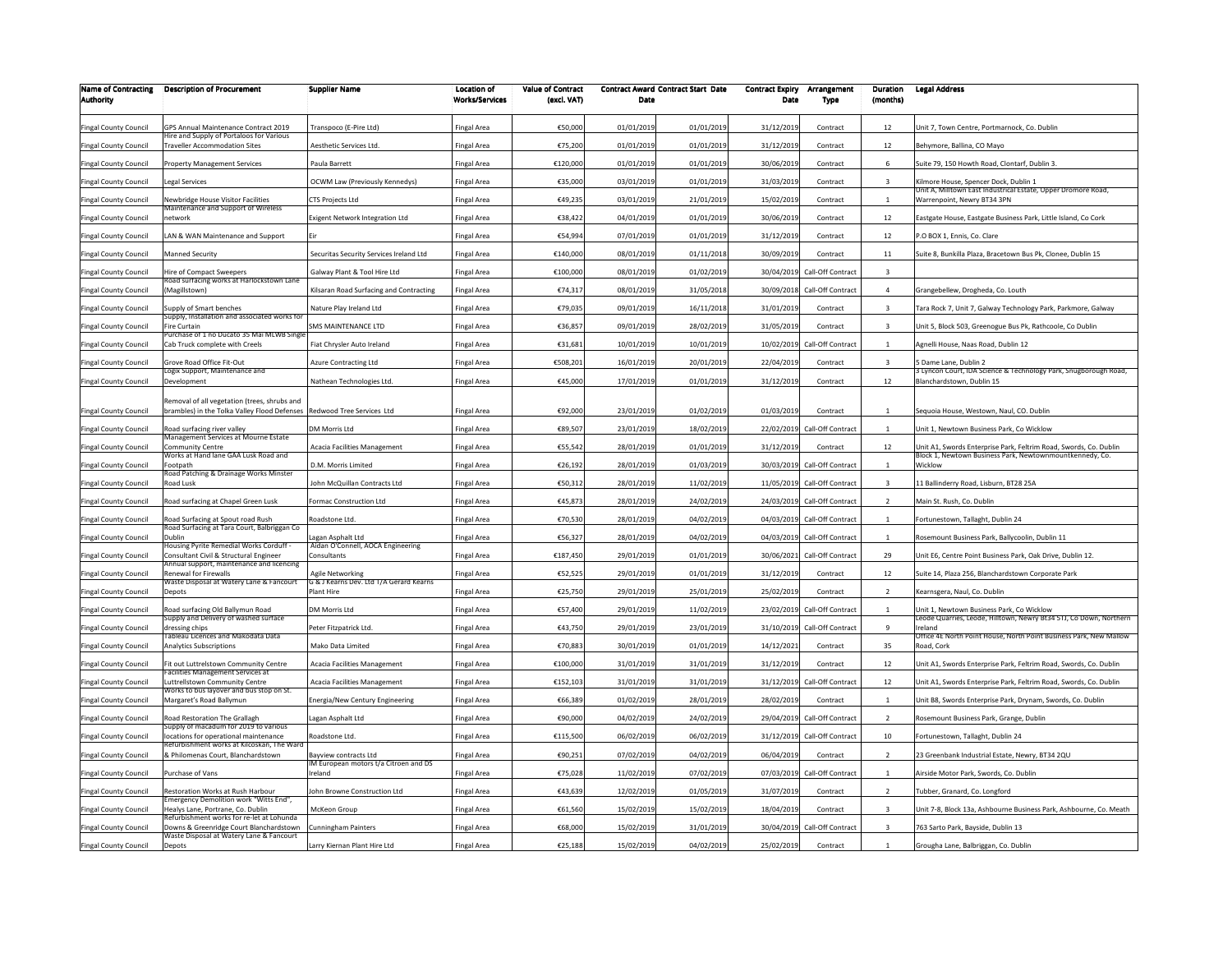| <b>Name of Contracting</b>   | <b>Description of Procurement</b>                                                    | <b>Supplier Name</b>                                                    | <b>Location of</b>    | <b>Value of Contract</b> | Date       | <b>Contract Award Contract Start Date</b> | <b>Contract Expiry</b> | Arrangement                  | Duration                | <b>Legal Address</b>                                                                               |
|------------------------------|--------------------------------------------------------------------------------------|-------------------------------------------------------------------------|-----------------------|--------------------------|------------|-------------------------------------------|------------------------|------------------------------|-------------------------|----------------------------------------------------------------------------------------------------|
| <b>Authority</b>             |                                                                                      |                                                                         | <b>Works/Services</b> | (excl. VAT)              |            |                                           | Date                   | Type                         | (months)                |                                                                                                    |
| Fingal County Council        | Refurbishment works at Turvey Cottage,<br>Donabate, Co. Dublin                       | Mid-Knight Electrical Ltd                                               | Fingal Area           | €48,465                  | 19/02/2019 | 31/01/2019                                |                        | 01/04/2019 Call-Off Contract | $\overline{2}$          | 44 The Plaza Crescent, Swords, Co. Dublin                                                          |
| Fingal County Council        | Baleally Former Landfill - Manhole Covers                                            | Bioverda Power Systems                                                  | Fingal Area           | €26,125                  | 25/02/2019 | 25/02/2019                                | 29/03/2019             | Contract                     | $\overline{1}$          | Init 6, Ballyogan Business Park, Ballyogan Road, Sandyford, Dublin 18                              |
|                              | SBIR "unheard voices" (Small business<br>nnovation research). Phase two contracts    |                                                                         |                       |                          |            |                                           |                        |                              |                         |                                                                                                    |
| Fingal County Council        | Contract 1)                                                                          | Onestepcloser.to Ltd                                                    | Fingal Area           | €35,000                  | 25/02/2019 | 20/02/2019                                |                        | 30/07/2019 Call-Off Contract | 6                       | Digital Exchange, Crane St, D8                                                                     |
|                              | SBIR "unheard voices" (Small business<br>innovation research). Phase two contracts   |                                                                         |                       |                          |            |                                           |                        |                              |                         |                                                                                                    |
| Fingal County Council        | (Contract 2)<br>Online Consultation Portal, incl software,                           | Smart Futures                                                           | Fingal Area           | €35,000                  | 25/02/2019 | 20/02/2019                                |                        | 30/07/2019 Call-Off Contract | 6                       | 21 Rue de Puit Neuf, 13100, Aix-en-Provence, France                                                |
| Fingal County Council        | icensing, hosting and support &                                                      | CiviO                                                                   | Fingal Area           | €63,000                  | 26/02/2019 | 01/03/2019                                | 28/02/2022             | Contract                     | 36                      | 225 Maynooth Works, NUI Maynooth, Co. Kildare                                                      |
| <b>Fingal County Council</b> | Supply of Network Switches                                                           | Vodafone (Cable and wireless)                                           | Fingal Area           | €347,284                 | 27/02/2019 | 25/02/2019                                |                        | 24/02/2024 Call-Off Contract | 60                      | Mountainview, Leopardstown, Dublin 18                                                              |
|                              | Digital Workplace Transformation - Office365<br>Implementation - sRFT Office 365     |                                                                         |                       |                          |            |                                           |                        |                              |                         |                                                                                                    |
|                              | Configuration & Deployment including Pre-                                            |                                                                         |                       |                          |            |                                           |                        |                              |                         | Hibernia House, Cherrywood Science & Tehnology Park,                                               |
| Fingal County Council        | equisites (Contract A)<br>urchase of 10 No John Deere 1575 Out                       | Evros Technology Group                                                  | Fingal Area           | €157,900                 | 27/02/2019 | 27/02/2019                                |                        | 27/02/2023 Call-Off Contract | 48                      | Loughlinstown, Dublin 18                                                                           |
| Fingal County Council        | Front Mowers with Extras (Lot 2)<br>Consultancy Services for the proposed Fingal     | Dublin Grass Machinery                                                  | Fingal Area           | €257,000                 | 27/02/2019 | 26/02/2019                                | 26/03/2019             | Call-Off Contract            |                         | River Road, Ashtown, Dublin 15<br>Park House, Mahon Technology Park, Bessboro Road, Blackrock, Co. |
| Fingal County Council        | Harbours Study                                                                       | Malachy Walsh and Co. Ltd.<br>Lakeland Tarmacadam and Civil Engineering | Fingal Area           | €49,460                  | 28/02/2019 | 18/03/2019                                | 18/07/2019             | Contract                     | $\overline{4}$          |                                                                                                    |
| Fingal County Council        | Road Patching in the Howth/Malahide Area<br>ntegrated Architectural design team for  |                                                                         | Fingal Area           | €30,425                  | 04/03/2019 | 01/04/2019                                | 31/12/2019             | Call-Off Contract            | 9                       | Corrydonlon, Rathowen, Mullingar, Co. Westmeath                                                    |
| Fingal County Council        | development of building and associated<br>Access for various Council Departments to  | ABN Multidiscimlinary Design Consultants                                | Fingal Area           | €67,890                  | 09/03/2019 | 01/03/2019                                | 01/01/2023             | Contract                     | 34                      | Croke Street Lower, Thurles, Co. Tipperary                                                         |
| Fingal County Council        | Company Information and Land Registry                                                | Lawlink (Rochford Brady Legal Services Ltd)                             | Fingal Area           | €42,000                  | 11/03/2019 | 01/01/2019                                | 31/12/2019             | Contract                     | 12                      | 1st Floor, Ormond Building, 31-36 Ormond Quay Upper, Dublin 7                                      |
| Fingal County Council        | onsultancy Services                                                                  | <b>Bearing Point</b>                                                    | Fingal Area           | €75,000                  | 12/03/2019 | 01/04/2019                                | 30/09/2019             | Call-Off Contract            | 6                       | Montague House, Adelaide Road, Dublin 2                                                            |
| Fingal County Council        | Supply and Mechanical planting of Bulbs at<br>Swords M1 Interchange                  | Flower Your Place                                                       | Fingal Area           | €65,475                  | 18/03/2019 | 18/03/2019                                | 28/03/2019             | Call-Off Contract            |                         | E OUDE WijK 15, 2771 WT, BOSKOOP, Netherlands                                                      |
| Fingal County Council        | Consultancy Services                                                                 | Mazars                                                                  | Fingal Area           | €50,000                  | 19/03/2019 | 01/04/2019                                | 31/12/2019             | Contract                     | $\mathbf{q}$            | Block 3, Harcourt Centre, Harcourt Road, Dublin 2                                                  |
| Fingal County Council        | urchase of 3 No. Ducato 35 Maxi Truck:<br>with Creels (Option 1) and 3 No. Ducato 35 | Fiat Chrysler Auto Ireland                                              | Fingal Area           | €225,283                 | 19/03/2019 | 14/03/2019                                | 14/04/2019             | Call-Off Contract            | $\mathbf{1}$            | Agnelli House, Naas Road, Dublin 12.                                                               |
| Fingal County Council        | Secuity Services & Storage of Mobile<br>Homes/Caravan Services                       | Henry Management and Maintenance<br>Services Ltd                        | Fingal Area           | €100,000                 | 21/03/2019 | 01/01/2019                                | 31/12/2019             | Contract                     | 12                      | Jnit 4, Block 1, Dunboyne Industrial Estate, Dunboyne, Co. Meath                                   |
|                              | rovision of Waste Management Services fo                                             |                                                                         |                       |                          |            |                                           |                        |                              |                         |                                                                                                    |
| Fingal County Council        | Fraveller Specific Sites<br>Leachate Treatment Plant repairs (Tank T1B               | The Panda Group                                                         | Fingal Area           | €55,000                  | 22/03/2019 | 01/01/2019                                | 31/12/2019             | Contract                     | 12                      | Millennium Business Park, Ballycoolin Road, Dublin 11                                              |
|                              | emoval of existing roof, replacement of<br>perimeter seal and installation of a new  |                                                                         |                       |                          |            |                                           |                        |                              |                         |                                                                                                    |
| Fingal County Council        | roof).                                                                               | Irish Industrial Tanks Ltd                                              | Fingal Area           | €53.940                  | 23/03/2019 | 04/06/2019                                | 28/06/2019             | Contract                     |                         | Jnit C1, Ballymount Drive, Walkinstown, Dublin 12                                                  |
| Fingal County Council        | Maintenance and Support of the Cygnus<br>Housing Loans Software System               | Gemini Consultants                                                      | Fingal Area           | €50,145                  | 01/04/2019 | 01/04/2019                                | 31/03/2020             | Contract                     | 12                      | AW House, Luton, LU1 2SI                                                                           |
| ingal County Council         | Collection of NON Hazardous Waste from<br>Recycling Centres at Estuary and Coolmine  | Starrus Eco Holdings Ltd (trading as<br>Greenstar)                      | Fingal Area           | €380,000                 | 01/04/2019 | 01/04/2019                                | 30/09/2019             | Contract                     | 6                       | JNIT 6, Ballyrogan Business Park, Ballyogan Road, Sandyford, Dublin 18                             |
| <b>Fingal County Council</b> | collection of Hazardous Waste from<br>Recycling Centres at Estuary and Coolmine      | Enva Ireland Ltd.                                                       | Fingal Area           | €80,000                  | 01/04/2019 | 01/04/2019                                | 30/09/2019             | Contract                     | 6                       | Ionminan Industrial Estate, Portlaoise, Co. Laois                                                  |
| Fingal County Council        | Rathbeale Road Upgrade                                                               | Jons Civil Engineering Ltd                                              | Fingal Area           | €3,921,512               | 04/04/2019 | 01/04/2019                                | 31/07/2020             | Contract                     | 15                      | Duleek, Co Meath                                                                                   |
|                              | Mechanical and Electrical Consultancy                                                |                                                                         |                       |                          |            |                                           |                        |                              |                         |                                                                                                    |
| Fingal County Council        | Services at Tucketts Lane, Howth, Co. Dublin                                         | Delap & Waller Ltd                                                      | Fingal Area           | €40,000                  | 05/04/2019 | 01/04/2019                                | 31/12/2020             | Contract                     | 21                      | Bloomfield House, Bloomfield Avenue, Dublin 8                                                      |
| Fingal County Council        | R126 Donabate Main Street, road surfacing<br>Road inlay of carriageway area at Old   | Lagan Asphalt Ltd                                                       | Fingal Area           | €101,667                 | 08/04/2019 | 15/04/2019                                |                        | 13/05/2019 Call-Off Contract |                         | Rosemount Business Park, Ballycoolin Road, Dublin 11                                               |
| <b>Fingal County Council</b> | coolock Lane, Santry.<br>rovision of Consultant Housing Project                      | Formac Construction Ltd                                                 | Fingal Area           | €26,540                  | 08/04/2019 | 08/04/2019                                |                        | 04/06/2019 Call-Off Contract | $\overline{2}$          | 50 Upper Main Street, Rush, Co Dublin                                                              |
| Fingal County Council        | <b>Management Services</b><br>Consultant Engineering Services for Fingal             | Sean O'Riordain & Associates                                            | Fingal Area           | €30,976                  | 10/04/2019 | 10/04/2019                                | 31/10/2019             | Contract                     | 6                       | 27 Seabury Park, Malahide, Co. Dublin                                                              |
| Fingal County Council        | Coastal Greenway<br><b>Effluent disposal at Newbridge House and</b>                  | WS Atkins Ireland Limited                                               | Fingal Area           | €938,211                 | 11/04/2019 | 11/03/2019                                | 11/03/2022             | Call-Off Contract            | 36                      | Atkins House, 150 Airside Business Park, Swords, Co. Dublin                                        |
| Fingal County Council        | arm                                                                                  | JC Environmental                                                        | Fingal Area           | €50,800                  | 12/04/2019 | 31/12/2018                                | 31/08/2019             | Contract                     | 8                       | Mullinary, Carrickmacross, Co Monaghan                                                             |
| Fingal County Council        | Purchase of 7 Fully Electric Panel Vans<br>encing and Barriers service - Flavours of | Nissan Ireland                                                          | Fingal Area           | €286,110                 | 16/04/2019 | 19/04/2019                                | 18/04/2020             | Contract                     | 12                      | Cedar House, Joyce Way, Park West Business Park, Dublin, D12 RW59                                  |
| Fingal County Council        | ingal 2019<br>Beach Cleaning & Burial Grounds Hire of 1                              | Farm Home & Garden Ltd                                                  | Fingal Area           | €34,546                  | 18/04/2019 | 17/06/2019                                | 05/07/2019             | Contract                     | $\mathbf{1}$            | Westpalstown, Oldtown, Co Dublin                                                                   |
| Fingal County Council        | 10.85 HP plus, Four Wheel Drive Tractor,<br>Requirements for Emergency Playground    | Larry Kiernan Plant Hire Ltd                                            | Fingal Area           | €53,358                  | 22/04/2019 | 22/04/2019                                | 21/04/2019             | Contract                     | 5                       | Grougha, Ring Commons, Balbriggan, Co. Dublin                                                      |
| Fingal County Council        | Maintenance Works for Fingal County                                                  | Spraoi Linn Ltd.                                                        | Fingal Area           | €40,000                  | 24/04/2019 | 01/04/2019                                | 01/10/2019             | Contract                     | 6                       | Ballygaran House, Kilmuckridge, Co. Wexford                                                        |
| <b>Fingal County Council</b> | Wrens Nest Macadam overlav                                                           | Roadstone Ltd.                                                          | <b>Fingal Area</b>    | €42,005                  | 24/04/2019 | 23/05/2019                                |                        | 30/05/2019 Call-Off Contract | 1                       | Fortunestown, Tallaght, Dublin 24                                                                  |
| <b>Fingal County Council</b> | ispopple Road Macadam overlav<br>Provisions of Marquees for Flavours of Finga        | John McQuillan Contracts Ltd                                            | Fingal Area           | €51,486                  | 24/04/2019 | 20/05/2019                                |                        | 27/05/2019 Call-Off Contract | $\mathbf{1}$            | 1 Ballinderry Road, Lisburn, BT28 25A                                                              |
| <b>Fingal County Council</b> | 2019 plus Swords Summer Festival 2019<br>Road Restoration Palmerstown to Man O       | Deerglade Ltd t/a Byrne Marquees                                        | Fingal Area           | €50,219                  | 24/04/2019 | 01/05/2019                                | 31/07/2019             | Contract                     | $\overline{\mathbf{3}}$ | Augha, Bagnalstown, Co Carlow                                                                      |
| Fingal County Council        | War                                                                                  | John McQuillan Contracts Ltd                                            | <b>Fingal Area</b>    | €79,791                  | 25/04/2019 | 03/06/2019                                |                        | 10/06/2019 Call-Off Contract | $\mathbf{1}$            | 11 Ballinderry Road, Lisburn, BT28 25A                                                             |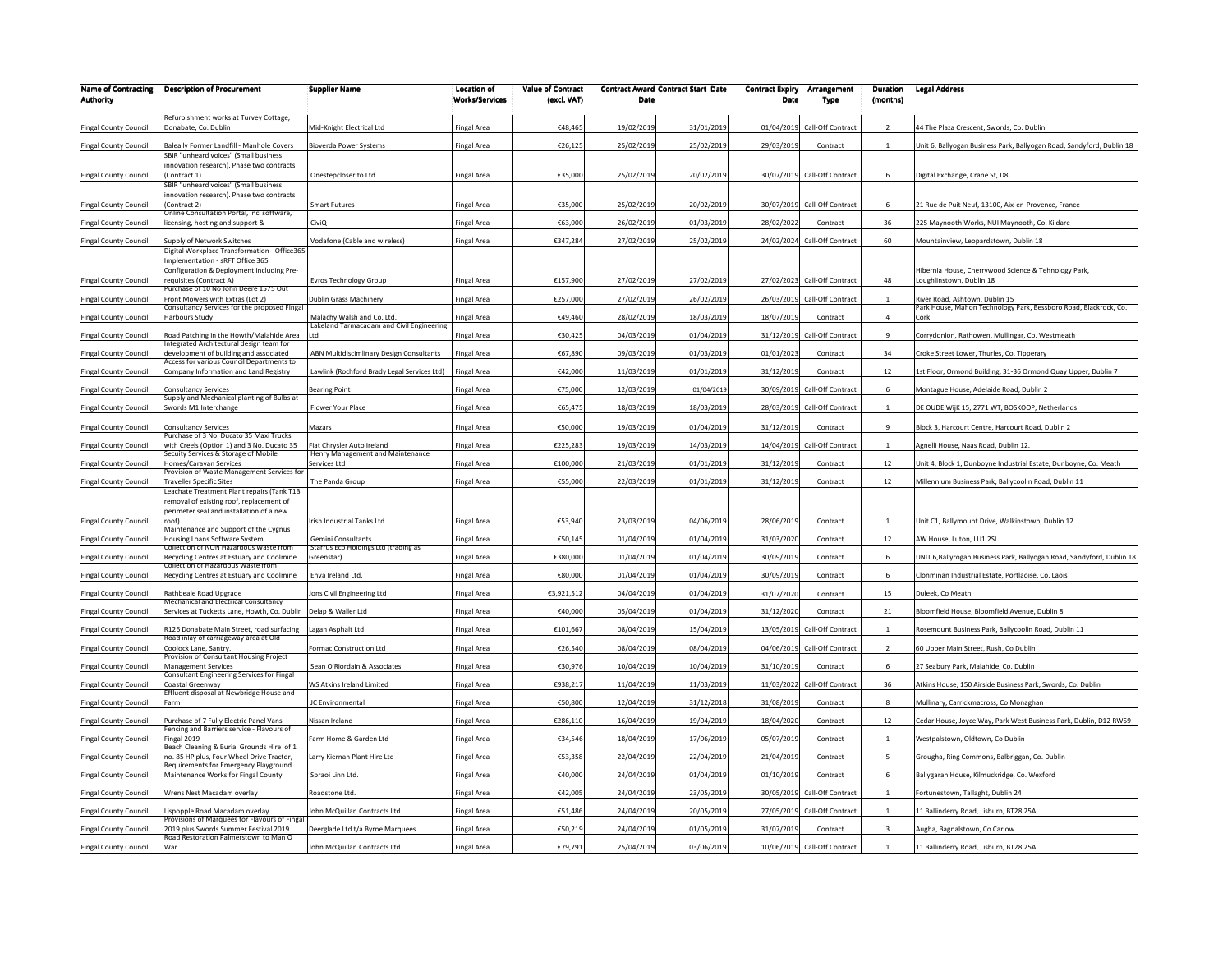| <b>Name of Contracting</b><br><b>Authority</b> | <b>Description of Procurement</b>                                                       | <b>Supplier Name</b>                                            | <b>Location of</b><br><b>Works/Services</b> | <b>Value of Contract</b><br>(excl. VAT) | Date       | <b>Contract Award Contract Start Date</b> | <b>Contract Expiry</b><br>Date | Arrangement                  | Duration<br>(months)    | <b>Legal Address</b>                                                                                 |
|------------------------------------------------|-----------------------------------------------------------------------------------------|-----------------------------------------------------------------|---------------------------------------------|-----------------------------------------|------------|-------------------------------------------|--------------------------------|------------------------------|-------------------------|------------------------------------------------------------------------------------------------------|
|                                                |                                                                                         |                                                                 |                                             |                                         |            |                                           |                                | Type                         |                         |                                                                                                      |
| <b>Fingal County Council</b>                   | Adamstown to Baldwinstown Cross Co<br>Dublin road surfacing                             | Roadstone Ltd.                                                  | Fingal Area                                 | €79,391                                 | 27/04/2019 | 27/04/2019                                | 04/05/2019                     | Call-Off Contract            | 1                       | Fortunestown, Tallaght, Dublin 24                                                                    |
| Fingal County Council                          | ootpath Works in various locations within<br>the Skerries Area                          | Integrated Utility Services Ireland                             | Fingal Area                                 | €39,875                                 | 29/04/2019 | 29/07/2019                                | 30/08/2019                     | Contract                     |                         | C11 Gateway, Rosemount Business Park, Rosemount, Dublin 15                                           |
| Fingal County Council                          | Road Resurfacing at Rush Road (Section B)                                               | DM Morris Ltd                                                   | Fingal Area                                 | €83,725                                 | 29/04/2019 | 29/04/2019                                |                                | 06/05/2019 Call-Off Contract | $\overline{1}$          | Jnit 1, Newtown Business Park, Co Wicklow                                                            |
| <b>Fingal County Council</b>                   | Macadam overlay at Bodder Lane,<br>Garristown                                           | Roadstone Ltd                                                   | Fingal Area                                 | €26,537                                 | 29/04/2019 | 04/06/2019                                | 11/06/2019                     | Call-Off Contract            | 1                       | Fortunestown, Tallaght, Dublin 24                                                                    |
| <b>Fingal County Council</b>                   | cheme Painting & External Maintenance<br>Repairs - Task A3 - Batch D & E                | <b>Cunningham Painters</b>                                      | Fingal Area                                 | €442,840                                | 29/04/2019 | 01/05/2019                                | 30/11/2019                     | Contract                     | 6                       | 763 Sarto Park, Bayside, Dublin 13                                                                   |
| Fingal County Council                          | - 2 No. Integrated 3 Way Tipping Winter<br><b>Gritting Trucks</b>                       | <b>Fron Engineering Ltd</b>                                     | Fingal Area                                 | €200,000                                | 29/04/2019 | 01/05/2019                                | 30/04/2020                     | Contract                     | 12                      | Boroughbridge Road, North Yorkshire, Ripon, HG4 1UE                                                  |
| <b>Fingal County Council</b>                   | upply of Butterfly Pupae to the Tropical<br><b>Butterfly House Malahide Demesne</b>     | Stratford-upon-Avon Butterfly Tropical<br>House                 | <b>Fingal Area</b>                          | €36,000                                 | 30/04/2019 | 01/05/2019                                | 30/04/2020                     | Contract                     | 12                      | Swans Nest Lane, Statford-upon-Avon, CV37 7LS, United Kingdom                                        |
| <b>Fingal County Council</b>                   | Consultancy Services regarding the<br>Castlelands 3 Housing Construction Project        | <b>Staveley and Partners</b>                                    | Fingal Area                                 | €30,000                                 | 30/04/2019 | 30/04/2019                                | 31/12/2019                     | Contract                     | $\mathbf{8}$            | 3 Marine Terrace, Dun Laoghaire, Co Dublin                                                           |
| Fingal County Council                          | Standard Desktops                                                                       | Datapac Ireland                                                 | Fingal Area                                 | €146,000                                | 30/04/2019 | 10/05/2019                                | 10/05/2021                     | Contract                     | 24                      | Robinhood Road, Dublin 22                                                                            |
| Fingal County Council                          | 100 High Spec Desktops                                                                  | Datapac Ireland                                                 | ingal Area                                  | €80,495                                 | 30/04/2019 | 10/05/2019                                | 10/05/2021                     | Contract                     | 24                      | Robinhood Road, Dublin 22<br>Liffey Valley Office Campus, 1st Floor, Block B, Quarryvale, Co. Dublin |
| Fingal County Council                          | Standard Notebooks<br>Road Resurfacing Baldongan to Milverton                           | HP Technology Ireland Limited                                   | Fingal Area                                 | €104,100                                | 30/04/2019 | 10/05/2019                                | 10/05/2021                     | Contract                     | 24                      | D22 X0Y3<br>Block 1. Newtown Business Park, Newtownmountkennedy, Co.                                 |
| Fingal County Council                          | ₹oad                                                                                    | DM Morris Ltd                                                   | ingal Area                                  | €87,305                                 | 30/04/2019 | 30/04/2019                                | 07/05/2019                     | Call-Off Contract            | $\mathbf{1}$            | Wicklow                                                                                              |
| Fingal County Council                          | Jpgrade works to existing 3 no. Tennis<br>Courts at Balrothery Tennis Club              | Haffey Sportsgrounds Ltd                                        | Fingal Area                                 | €159,453                                | 01/05/2019 | 01/05/2019                                | 01/11/2019                     | Contract                     | 6                       | 47 Derrcarne Road, Portadown, Co. Armagh, BT62 1PT                                                   |
| Fingal County Council                          | rovision of coaches for the Flavours of<br>ingal County Show 2019                       | Marathon Coach Hire<br>William & Henry Alexander (Civil         | Fingal Area                                 | €43,800                                 | 03/05/2019 | 01/04/2019                                | 30/06/2019                     | Contract                     | $\overline{\mathbf{3}}$ | Suite 40, Block 5, Northwood Court, Northwood Crescent, Santry,<br>Dublin 9                          |
| Fingal County Council                          | Supply of Civil Engineering Works for Howth<br>ooped Paths Repairs                      | EngineeringLtd)                                                 | Fingal Area                                 | €588,808                                | 07/05/2019 | 01/05/2019                                | 31/12/2019                     | Contract                     | 8                       | 2 Waterworks Road, Omagh, Co. Tyrone, Northern Ireland, BT79 7JS                                     |
| ingal County Council                           | echnical Consultancy Services for the Churc<br>ields Link Road                          | RPS Consulting Engineers Ltd                                    | Fingal Area                                 | €319,320                                | 07/05/2019 | 01/05/2019                                | 01/07/2021                     | Contract                     | 26                      | Block 2, West Pier Business Campus, Old Dun Laoghaire Road, Dun<br>aoghaire, Co. Dublin              |
| Fingal County Council                          | upply of Bitumen Emulsion for Surface<br>Dressing Balbriggan Swords Area                | Lagan Asphalt Ltd                                               | Fingal Area                                 | €26,105                                 | 13/05/2019 | 13/05/2019                                |                                | 27/09/2019 Call-Off Contract | 5                       | Rosemount Business Park, Ballycoolin Road, Dublin 11                                                 |
| Fingal County Council                          | upply of Bitumen Emulsion for Surface<br>Dressing Balbriggan Swords Area                | Colas Teoranta                                                  | Fingal Area                                 | €38,808                                 | 13/05/2019 | 13/05/2019                                | 27/09/2019                     | Call-Off Contract            | $\overline{5}$          | Bluebell Industrial Estate, Dublin 2                                                                 |
| <b>Fingal County Council</b>                   | upply of Bitumen Emulsion for Surface<br>Dressing Balbriggan Swords Area                | rish Tar and Bitumen Suppliers                                  | <b>Fingal Area</b>                          | €64,338                                 | 13/05/2019 | 13/05/2019                                | 27/09/2019                     | Call-Off Contract            | $\overline{5}$          | Alexandra Road, Dublin 1                                                                             |
| <b>Fingal County Council</b>                   | New Changing Room Welfare Cabin Facility<br>or Swords Manor FC Brackenstown Road,       | Vividale Ltd T/A Cabinpac                                       | Fingal Area                                 | €95,987                                 | 14/05/2019 | 01/05/2019                                | 01/11/2019                     | Contract                     | 6                       | Dunshaughlin Business Park, Dunshaughlin, Co. Meath                                                  |
| <b>Fingal County Council</b>                   | lanting and maintenance of Council owned<br>ummer/winter floral display                 | Red Lough Landscapes                                            | Fingal Area                                 | €51,235                                 | 14/05/2019 | 22/04/2019                                | 21/04/2020                     | Contract                     | 12                      | Belgree, Hollystown, Dublin 15                                                                       |
| Fingal County Council                          | Supply of new cabins for Swords Tennis Club<br>Swords, Co. Dublin                       | Cabinpac                                                        | Fingal Area                                 | €98,232                                 | 14/05/2019 | 25/05/2019                                | 25/06/2019                     | Contract                     | $\overline{1}$          | Dunshaughlin Business Par, Dunshaughlin, Co. Meath, A85 FX60                                         |
| Fingal County Council                          | Maintenance of Waste Water Treatment<br>Systems and Pumping Stations                    | MSI Ltd                                                         | Fingal Area                                 | €350,000                                | 15/05/2019 | 01/05/2019                                | 31/12/2019                     | Contract                     | 8                       | Jnit 107 Baldoyle Industrial Estate, Dublin 13                                                       |
| Fingal County Council                          | Refubishment works at 4 properties: 2 no @<br>Wellview Avenue, 1 no @ Wellview Grove, 1 | <b>Cunningham Painters</b>                                      | Fingal Area                                 | €90,500                                 | 16/05/2019 | 01/05/2019                                | 01/07/2019                     | Call-Off Contract            |                         | 763 Sarto Park, Bayside, Dublin 13                                                                   |
| <b>Fingal County Council</b>                   | Carriageway relining works in Balbriggan / Swd Lagan Asphalt Ltd                        |                                                                 | Fingal Area                                 | €57,587                                 | 16/05/2019 | 14/05/2019                                |                                | 14/12/2019 Call-Off Contract | $\overline{7}$          | Rosemount Business Park, Ballycoolin Road, Dublin 11                                                 |
| <b>Fingal County Council</b>                   | <b>Road Restoration Cornstown Road</b>                                                  | ohn McQuillan Contracts Ltd                                     | Fingal Area                                 | €255,214                                | 20/05/2019 | 20/05/2019                                | 27/05/2019                     | Call-Off Contract            | $\overline{1}$          | 11 Ballinderry Road, Lisburn, BT28 25A                                                               |
| <b>Fingal County Council</b>                   | Road Markings for areas in Fingal County<br>Council                                     | Mac Lochlainn Roadmarkings Ltd                                  | Fingal Area                                 | €58.384                                 | 22/05/2019 | 10/06/2019                                | 09/06/2020                     | Call-Off Contract            | 12                      | 7 Main Street, Howth, Co. Dublin                                                                     |
| <b>Fingal County Council</b>                   | upply, installation and maintenance of<br>nobile and stationary CCTV systems            | <b>SKS Communications Ltd</b>                                   | Fingal Area                                 | €126,850                                | 22/05/2019 | 01/05/2019                                | 30/04/2021                     | Contract                     | 24                      | Jnit 2. Robinhood Industrial Estate, Dublin 2                                                        |
| <b>Fingal County Council</b>                   | Aviation Noise Expert Consultancy Services                                              | Noise Consultants Ltd                                           | Fingal Area                                 | €400,000                                | 02/06/2019 | 01/06/2019                                | 30/06/2021                     | Contract                     | 24                      | 2 Laverne Drive, Warrington, United Kingdom                                                          |
|                                                | Conservation masonry works to repair<br>garden walls, paths and other structures        |                                                                 |                                             |                                         |            |                                           |                                |                              |                         |                                                                                                      |
| <b>Fingal County Council</b>                   | including minor civil engineering works at<br>Shackleton Gardens, Clonsilla, Dublin.    | Oldstone Conservation Ltd                                       | Fingal Area                                 | €651,908                                | 04/06/2019 | 31/05/2019                                | 30/08/2019                     | Contract                     | $\mathbf{R}$            | Donard, Co. Wicklow                                                                                  |
| <b>Fingal County Council</b>                   | Supply and Delivery of Functional LED Street<br>ighting Luminaires, Lots 1 & 2 (Year 4) | CU Lighting Ltd                                                 | Fingal Area                                 | €113,590                                | 05/06/2019 | 05/02/2019                                | 04/02/2020                     | Call-Off Contract            | 12                      | Charles House, Lower Road, Great Amwell, Ware, Hertfordshire, SG12<br>9 TA UK                        |
| Fingal County Council                          | Renewal of subscription to the Technical<br>ndex                                        | <b>HS Global Ltd</b>                                            | ingal Area                                  | €25,391                                 | 05/06/2019 | 01/07/2019                                | 01/07/2020                     | Contract                     | 12                      | The Capitol Building, Oldbury, Bracknell, Berkshire, RG12 8FZ, GB                                    |
| <b>Fingal County Council</b>                   | Supply and Installation of a Traffic<br>Management Kerb along Wellview Avenue           | Arthurstown Construction Limited                                | Fingal Area                                 | €30,780                                 | 05/06/2019 | 20/05/2019                                | 31/05/2019                     | Call-Off Contract            | $\overline{2}$          | 11 Blakestown Cottages, Mulhuddart, Dublin 15                                                        |
|                                                |                                                                                         | Sort Data Systems                                               |                                             |                                         | 08/06/2019 |                                           | 31/05/2024                     | Call-Off Contract            | 60                      |                                                                                                      |
| Fingal County Council                          | Managed Service for Councillors 2019-2024<br>telocation of Seabee Units Portrane beach  |                                                                 | Fingal Area                                 | €220,000                                |            | 01/06/2019                                |                                | Contract                     |                         | Jnit 1, 82 Furze Road, Sandyford Industrial Estate, Foxrock, Dublin 18.                              |
| Fingal County Council                          |                                                                                         | Larry Kiernan Plant Hire Ltd                                    | Fingal Area                                 | €29,026                                 | 10/06/2019 | 10/06/2019                                | 28/06/2019                     |                              |                         | Grougha, Ring Commons, Balbriggan, Co. Dublin                                                        |
| Fingal County Council                          | Fougher Hill Macadam overlay                                                            | Roadstone Ltd                                                   | Fingal Area                                 | €28,884                                 | 10/06/2019 | 10/06/2019                                |                                | 17/06/2019 Call-Off Contract |                         | Fortunestown, Tallaght, Dublin 24                                                                    |
| Fingal County Council                          | oid Security for dwellings in the Fingal Area                                           | <b>E&amp;M Security Ltd</b>                                     | Fingal Area                                 | €75,000                                 | 12/06/2019 | 30/06/2019                                | 31/12/2019                     | Contract                     | $\,6\,$                 | 9 Greenhills Business Centre, Tallaght, Dublin 24                                                    |
| Fingal County Council                          | roperty Management Services<br>ndependent ICT Security Consultancy                      | Paula Barrett<br><b>Information Security Assurance Services</b> | Fingal Area                                 | €120,000                                | 13/06/2019 | 01/07/2019                                | 31/12/2019                     | Contract                     | 6                       | Suite 79, 150 Howth Road, Clontarf, Dublin 3.                                                        |
| Fingal County Council                          | ervices<br>ndependent ICT Security Consultancy                                          | ISAS)                                                           | Fingal Area                                 | €33,200                                 | 17/06/2019 | 17/06/2019                                | 16/06/2020                     | Contract                     | 12                      | Rathmore West, Eadestown, Naas, Co. Kildare                                                          |
| <b>Fingal County Council</b>                   | Services                                                                                | <b>BH Consultancy</b>                                           | Fingal Area                                 | €29,180                                 | 17/06/2019 | 17/06/2019                                | 16/06/2020                     | Contract                     | 12                      | The LINC Centre, Blanchardstown Road North, Dublin 15                                                |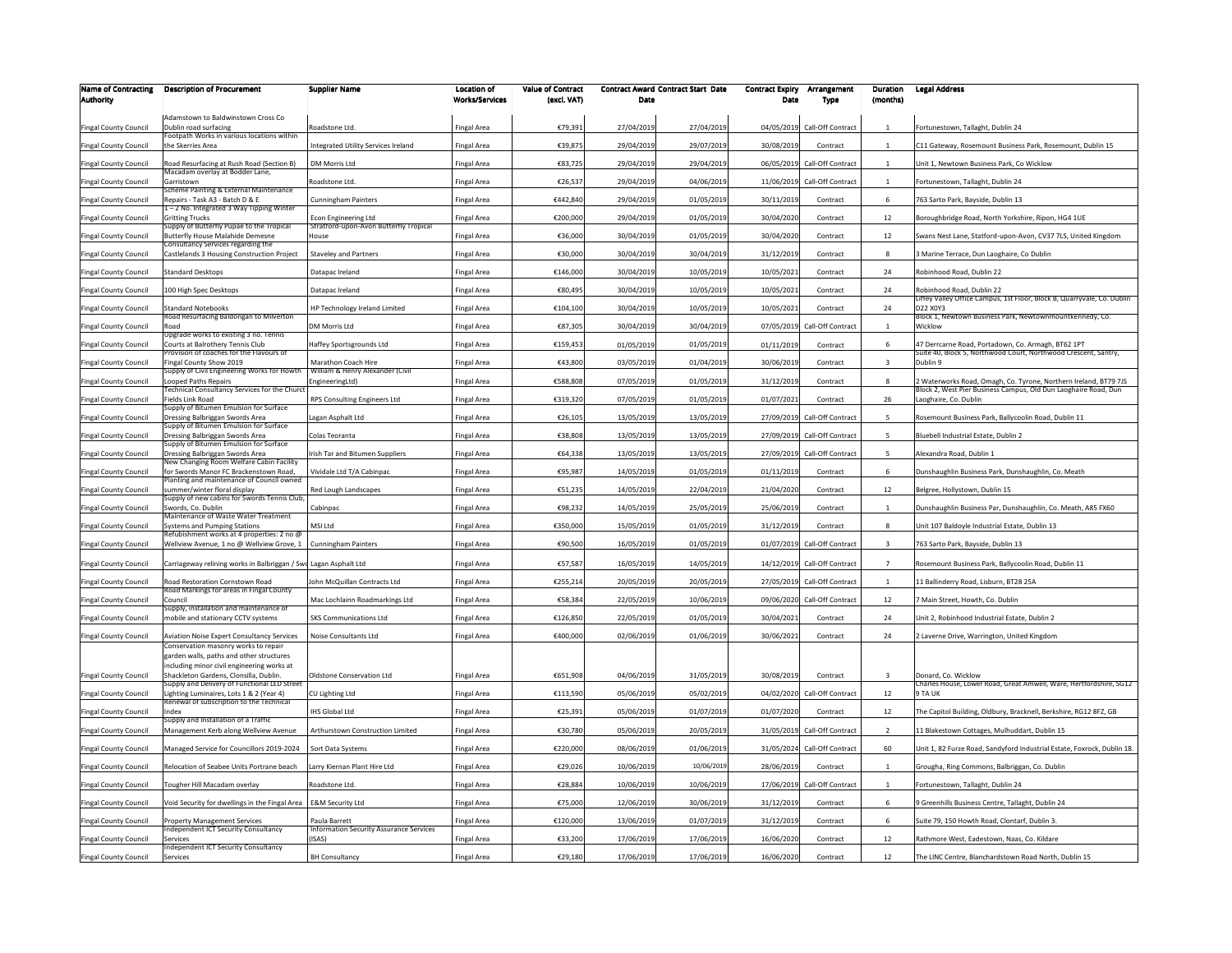| <b>Name of Contracting</b>   | <b>Description of Procurement</b>                                                               | <b>Supplier Name</b>                | <b>Location of</b>    | <b>Value of Contract</b> |            | <b>Contract Award Contract Start Date</b> | <b>Contract Expiry</b> | Arrangement                  | Duration                | <b>Legal Address</b>                                                |
|------------------------------|-------------------------------------------------------------------------------------------------|-------------------------------------|-----------------------|--------------------------|------------|-------------------------------------------|------------------------|------------------------------|-------------------------|---------------------------------------------------------------------|
| <b>Authority</b>             |                                                                                                 |                                     | <b>Works/Services</b> | (excl. VAT)              | Date       |                                           | Date                   | Type                         | (months)                |                                                                     |
|                              | Supply and Install 2 no. Restored Ornamenta                                                     |                                     |                       |                          |            |                                           |                        |                              |                         |                                                                     |
| <b>Fingal County Council</b> | Glasshouses at Shackleton Gardens<br>Hire of Generators, Tower Lights and                       | Alitex Ltd                          | Fingal Area           | €337,560                 | 17/06/2019 | 01/06/2019                                | 01/04/2020             | Contract                     | 10                      | Torberry Farm, Hurst, Nr. Peterfield Hampshire, England             |
| Fingal County Council        | electricians and teleporter for Flavours of<br>nnual Maintenance contract for Traffic           | <b>GH Energy Rentals</b>            | Fingal Area           | €46,501                  | 18/06/2019 | 16/06/2019                                | 03/07/2019             | Contract                     |                         | Unit 103 Bishopswood Lane, Bishopswood, The Ward, Co Dublin         |
| <b>Fingal County Council</b> | Signal and Control Equipment 2020                                                               | <b>Traffic Solutions Ltd</b>        | Fingal Area           | €485,000                 | 19/06/2019 | 22/04/2019                                | 21/04/2020             | Contract                     | 12                      | Jnit 5, Block K, Maynooth Business Park, Maynooth, Co. Kildare      |
| <b>Fingal County Council</b> | Design & Build Repairs to Domestic Sewage<br>reatment System at Shackletown Gardens,            | Biocycle Ltd                        | Fingal Area           | €33,702                  | 25/06/2019 | 01/07/2019                                | 31/07/2019             | Contract                     | $\overline{1}$          | Init 107, Baldoyle Industrial Estate, Dublin 13                     |
| Fingal County Council        | toad Inlay North of Blakes Cross to South of<br>Ministers Road                                  | D.M. Morris Limited                 | Fingal Area           | €1,044,093               | 26/06/2019 | 01/07/2019                                | 31/10/2019             | Call-Off Contract            | $\Delta$                | Block 1, Newtown Business Park, Newtownmountkennedy, Co.<br>Wicklow |
|                              | ease, Installation Commissioning and                                                            | Somylon Equipment T/A PEL Waste     |                       |                          |            |                                           |                        |                              |                         |                                                                     |
| <b>Fingal County Council</b> | maintenance of up to 100 solar powered                                                          | <b>Reduction Equipment</b>          | Fingal Area           | €129,000                 | 01/07/2019 | 30/05/2019                                | 29/05/2024             | Contract                     | 60                      | Brownhall, Balla, Co. Mayo, F23 VY45                                |
|                              | Design and construct steps and natural stone                                                    |                                     |                       |                          |            |                                           |                        |                              |                         |                                                                     |
| Fingal County Council        | wall and associated handrail, Balrothery<br>Graveyard, Balrothery, Co. Dublin                   | John Browne Construction Ltd        | Fingal Area           | €38,293                  | 01/07/2019 | 24/06/2019                                | 30/08/2019             | Contract                     | $\overline{2}$          | Fubber, Granard, Co. Longford                                       |
|                              |                                                                                                 |                                     |                       |                          |            |                                           |                        |                              |                         |                                                                     |
| <b>Fingal County Council</b> | Supply of fixed and VoIP telephony services<br>onstruction works at Coldwinters                 | Eir Ltd                             | Fingal Area           | €215,000                 | 01/07/2019 | 01/06/2019                                | 31/12/2020             | Contract                     | 18                      | City West, Saggart Co. Dublin                                       |
| <b>Fingal County Council</b> | Johnstown Road, Finglas, Dublin 11                                                              | Arthurstown Construction Limited    | Fingal Area           | €76,870                  | 01/07/2019 | 01/07/2018                                | 31/03/2019             | Call-Off Contract            | $\mathbf{q}$            | 1 Blakestown Cottages, Mulhuddart, Dublin 15                        |
| <b>Fingal County Council</b> | Public Lighting Maintenance Services                                                            | <b>Airtricity Utility Solutions</b> | Fingal Area           | €1,000,000               | 01/07/2019 | 01/07/2019                                | 31/03/2020             | Contract                     | $\overline{9}$          | Jnit 7 Red Cow Business Park, Robinhood Road, Clondalkin, Dublin 22 |
| <b>Fingal County Council</b> | Baldoyle to Portmarnock Greenway                                                                | Murphy International                | Fingal Area           | €1,778,457               | 02/07/2019 | 01/07/2019                                | 31/10/2019             | Contract                     | $\overline{a}$          | Great Connell, Newbridge, Co Kildare, W12 HD61                      |
| <b>Fingal County Council</b> | Macadam Overlay at Harlockstown Lane,<br>Brownstown, Co. Dublin                                 | John McQuillan Contracts Ltd        | Fingal Area           | €74,739                  | 02/07/2019 | 26/06/2019                                | 26/08/2019             | Call-Off Contract            | $\overline{z}$          | 1 Ballinderry Road, Lisburn, BT28 25A                               |
|                              | Supply and Delivery of Functional LED Street                                                    |                                     |                       |                          |            |                                           |                        |                              |                         | Charles House, Lower Road, Great Amwell, Ware, Hertfordshire, SG12  |
| Fingal County Council        | ighting Luminaires<br>tefurbishment works at Cherryfield Close,                                 | CU Lighting Ltd                     | Fingal Area           | €1,400,000               | 03/07/2019 | 05/02/2019                                |                        | 04/02/2020 Call-Off Contract | 12                      | TA UK                                                               |
| Fingal County Council        | Dublin 15                                                                                       | Arthurstown Construction Limited    | Fingal Area           | €27,450                  | 04/07/2019 | 01/07/2019                                | 30/09/2019             | Call-Off Contract            | $\overline{\mathbf{3}}$ | 1 Blakestown Cottages, Mulhuddart, Dublin 15                        |
| Fingal County Council        | Fraffic Signals Contract 2019                                                                   | <b>Traffic Solutions Ltd</b>        | Fingal Area           | €431,943                 | 04/07/2019 | 08/07/2019                                | 07/01/2020             | Contract                     | 6                       | Jnit 5, Block K, Maynooth Business Park, Maynooth, Co. Kildare      |
| ingal County Council         | 121 Blanchardstown Road & Hartstown Lir<br>Rd - Road Inlay                                      | <b>DM Morris Ltd</b>                | Fingal Area           | €359,657                 | 10/07/2019 | 15/07/2019                                | 30/09/2019             | Call-Off Contract            | $\overline{2}$          | Jnit 1, Newtown Business Park, Co Wicklow                           |
|                              | Digital Bench Installation, supply of power to                                                  |                                     |                       |                          |            |                                           |                        |                              |                         |                                                                     |
| Fingal County Council        | Digital Benches via ESB mini Pilliers<br>Operation of Funfair Concession at Seabanks            | Integrated Utility Services Ireland | Fingal Area           | €67,767                  | 11/07/2019 | 29/07/2019                                | 29/08/2019             | Contract                     | $\mathbf{1}$            | C11 Gateway, Rosemount Business Park, Rosemount, Dublin 15          |
| Fingal County Council        | Malahide and Millennium Park, Dublin 15                                                         | Xtreme Funfair Ltd                  | Fingal Area           | €110,500                 | 12/07/2019 | 01/07/2019                                | 31/10/2019             | Contract                     | $\overline{4}$          | Duleek, Co Meath                                                    |
| Fingal County Council        | Bridge Restoration Works for 3 no. bridges                                                      | Glas Civil Engineering Ltd          | Fingal Area           | €139,220                 | 12/07/2019 | 28/06/2019                                | 28/10/2019             | Contract                     | $\Delta$                | M7 Business Park, Newhall, Nass, Co. Kildare                        |
| Fingal County Council        | tefurbishment works at Derham Park and<br>Cardy Rock Road, Balbriggan                           | <b>Cunningham Painters</b>          | Fingal Area           | €45,000                  | 17/07/2019 | 01/07/2019                                |                        | 30/09/2019 Call-Off Contract | $\mathbf{3}$            | 763 Sarto Park, Bayside, Dublin 13                                  |
| <b>Fingal County Council</b> | Road Inlay at Bramley Park & Georgian<br>Village, Co. Dublin                                    | Lagan Asphalt Ltd                   | Fingal Area           | €104,460                 | 17/07/2019 | 08/07/2019                                |                        | 30/09/2019 Call-Off Contract | $\overline{3}$          | Rosemount Business Park, Ballycoolin Road, Dublin 11                |
|                              |                                                                                                 |                                     |                       |                          |            |                                           |                        |                              |                         |                                                                     |
| <b>Fingal County Council</b> | Additional Footpath works Kelly Park Lusk<br>Extension and refurbishment works at               | Formac Construction Ltd             | Fingal Area           | €30,213                  | 19/07/2019 | 19/07/2019                                | 19/08/2019             | Contract                     | $\mathbf{1}$            | 60 Upper Main Street, Rush, Co Dublin                               |
| <b>Fingal County Council</b> | inglas, Dublin 11                                                                               | <b>Bavview contracts Ltd</b>        | Fingal Area           | €86,241                  | 22/07/2019 | 05/08/2019                                | 04/11/2019             | Call-Off Contract            | $\overline{\mathbf{3}}$ | 23 Greenbank Industrial Estate, Newry, BT34 2QU                     |
|                              | Service provider to operate and manage the                                                      |                                     |                       |                          |            |                                           |                        |                              |                         |                                                                     |
|                              | Casino Model Railway Museum at Malahide                                                         |                                     |                       |                          |            |                                           |                        |                              |                         |                                                                     |
| <b>Fingal County Council</b> | Casino Dublin Road, Malahide, Co. Dublin                                                        | Shannon Heritage DAC                | <b>Fingal Area</b>    | €161,500                 | 22/07/2019 | 01/07/2019                                | 30/06/2020             | Contract                     | 12                      | Bunratty Castle & Folk Park, Bunratty, Co. Clare                    |
| <b>Fingal County Council</b> | Purchase of 8 Fully Electric Vans<br>Refurbishment and extension works to                       | Nissan Ireland                      | Fingal Area           | €231,248                 | 23/07/2019 | 23/07/2019                                | 22/07/2020             | Contract                     | 12                      | Unit 13, Joyce Way, Park West Business Park, Dublin 12              |
| <b>Fingal County Council</b> | dwelling at Fortlawn Avenue, D15                                                                | Arthurstown Construction Limited    | Fingal Area           | €105,000                 | 25/07/2019 | 31/07/2019                                |                        | 31/10/2019 Call-Off Contract | $\overline{3}$          | 1 Blakestown Cottages, Mulhuddart, Dublin 15                        |
|                              | Legal Services in respect of acquisitions and<br>disposals carried out by the Property Service: |                                     |                       |                          |            |                                           |                        |                              |                         |                                                                     |
| Fingal County Council        | Division                                                                                        | William Fry Solicitors              | Fingal Area           | €45,000                  | 26/07/2019 | 26/07/2019                                | 31/12/2019             | Contract                     | -5                      | ! Grand Canal Square, Dublin 2                                      |
| <b>Fingal County Council</b> | urchase of 2 fully electric 3.5 Ton Flatbed<br><b>Tippers</b>                                   | Harris Automotive Distributors      | Fingal Area           | €116,020                 | 29/07/2019 | 23/07/2019                                | 22/07/2020             | Contract                     | 12                      | Naas Road, Dublin 12                                                |
| <b>Fingal County Council</b> | Purchase of 1 no. Fuso Canter 7C 15W Crew<br>Cab Truck                                          | <b>MMC Commericals</b>              | Fingal Area           | €57,256                  | 31/07/2019 | 23/07/2019                                | 23/08/2019             | Call-Off Contract            | $\mathbf{1}$            | Mitsubishi House, John F Kennedy Drive, Naas Road, Dublin 12        |
|                              |                                                                                                 |                                     |                       |                          |            |                                           |                        |                              |                         |                                                                     |
| Fingal County Council        | mergency Playground Maintenance Works<br>Extension & Refurbishment works at                     | Spraoi Linn Ltd.                    | Fingal Area           | €40,000                  | 09/08/2019 | 01/08/2019                                | 31/10/2019             | Contract                     | $\overline{\mathbf{3}}$ | Ballygaran House, Kilmuckridge, Co. Wexford                         |
| <b>Fingal County Council</b> | Craoibhin Close, Balbriggan, Co. Dublin                                                         | Bayview contracts Ltd               | Fingal Area           | €95,591                  | 16/08/2019 | 02/09/2019                                |                        | 02/12/2019 Call-Off Contract | $\overline{\mathbf{3}}$ | 23 Greenbank Industrial Estate, Newry, BT34 2QU                     |
|                              | Graphic Design of publication & associated<br>merchandise for 'Not in Alphabetical Order        |                                     |                       |                          |            |                                           |                        |                              |                         |                                                                     |
|                              | Vol 2' linked to 25th Anniversary of FCC                                                        |                                     |                       |                          |            |                                           |                        |                              |                         |                                                                     |
| Fingal County Council        | Municipal Art Collection.<br>Road Resurfacing at R128, Rush Road,                               | Atelier David Smith                 | Fingal Area           | €44,509                  | 20/08/2019 | 20/08/2019                                | 20/09/2019             | Contract                     | $\mathbf{1}$            | Sandwith House, 52-54 Sandwith St Lower, D2                         |
| <b>Fingal County Council</b> | Skerries                                                                                        | Pavement & Road Surfacing Ltd       | <b>Fingal Area</b>    | €105,375                 | 22/08/2019 | 17/12/2019                                | 20/12/2019             | Call-Off Contract            | $\overline{3}$          | Jnit 13 Greenogue Ind. Estate, Rathcoole, Co. Dublin                |
| <b>Fingal County Council</b> | ohunda Phase 1 and Shelerin Road Junction                                                       | DM Morris Ltd                       | Fingal Area           | €49,425                  | 22/08/2019 | 23/08/2019                                | 30/09/2019             | Contract                     | $\overline{2}$          | Jnit 1, Newtown Business Park, Co Wicklow                           |
| Fingal County Council        | Roof Repair wokrs at the Anna Liffey Mill<br>Shackleton Mill) Lucan, Co. Dublin                 | Kelbuild Limited.                   | Fingal Area           | €91,281                  | 26/08/2019 | 26/08/2019                                | 28/10/2019             | Contract                     | $\overline{2}$          | Jnit 40, Lough Sheever Corporate Park, Mullingar, Co. Westmeath     |
|                              | Royal Canal Greenway Ground Investigation                                                       |                                     |                       |                          |            |                                           |                        |                              |                         |                                                                     |
| Fingal County Council        | <b>Norks</b>                                                                                    | Ground Investigations ireland Ltd   | Fingal Area           | €141,544                 | 26/08/2019 | 26/08/2019                                | 26/02/2020             | Contract                     | 6                       | Catherinestown House, Hazelhatch Road, Newcastle, Co Dublin         |
| <b>Fingal County Council</b> | Market Research Services                                                                        | Red Sea Research & Marketing Ltd    | <b>Fingal Area</b>    | €60,500                  | 26/08/2019 | 28/08/2019                                | 27/08/2020             | Contract                     | $12\,$                  | Ground Floor, Block G, East Point Bus Pk, Alfie Byrne Rd, D3        |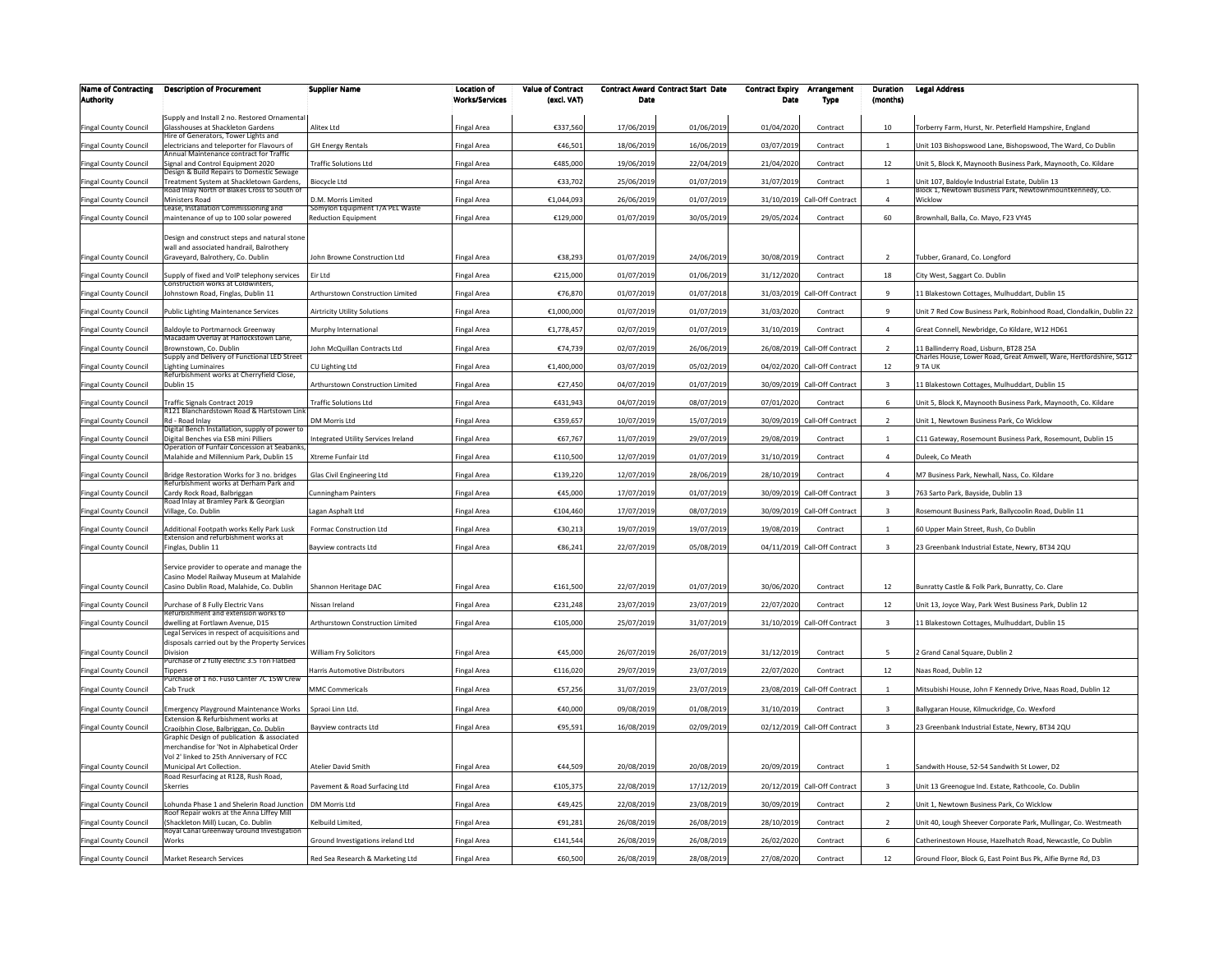| <b>Name of Contracting</b>   | <b>Description of Procurement</b>                                                             | <b>Supplier Name</b>                                                 | <b>Location of</b>    | <b>Value of Contract</b> |            | <b>Contract Award Contract Start Date</b> | <b>Contract Expiry</b> | Arrangement                  | Duration                | <b>Legal Address</b>                                                                                             |
|------------------------------|-----------------------------------------------------------------------------------------------|----------------------------------------------------------------------|-----------------------|--------------------------|------------|-------------------------------------------|------------------------|------------------------------|-------------------------|------------------------------------------------------------------------------------------------------------------|
| <b>Authority</b>             |                                                                                               |                                                                      | <b>Works/Services</b> | (excl. VAT)              | Date       |                                           | Date                   | Type                         | (months)                |                                                                                                                  |
| <b>Fingal County Council</b> | Provision of Managed Print Services                                                           | Datapac Ireland                                                      | Fingal Area           | €419,183                 | 27/08/2019 | 28/06/2019                                | 27/06/2022             | Contract                     | 36                      | Robinhood Road, Dublin 22                                                                                        |
| Fingal County Council        | Microsoft Services for the design<br>architecture & configuration of Enterprise               | Storm Technology Ltd                                                 | Fingal Area           | €400,000                 | 29/08/2019 | 14/08/2019                                | 13/08/2022             | Contract                     | 36                      | Capel Buildings, Marys Abbey, Dublin 7                                                                           |
| <b>Fingal County Council</b> | Fechnical Consultancy Services for the Park<br>Road, Rush Improvement works                   | O'Connor Sutton Cronin & Assoc                                       | Fingal Area           | €91,510                  | 02/09/2019 | 02/09/2019                                | 02/09/2020             | Contract                     | 12                      | 9 Prussia Street, Dublin 2                                                                                       |
| Fingal County Council        | <b>AS Signage</b>                                                                             | PWS Signs Ltd                                                        | Fingal Area           | €101,460                 | 02/09/2019 | 23/09/2019                                | 22/11/2019             | Contract                     | $\overline{z}$          | Ravensdale, Dundalk, Co Louth                                                                                    |
| <b>Fingal County Council</b> | nitial Contract - Howth Courthouse works.<br>Heritage Contractors Framework Type 1 incl.      | <b>Tolmac Construction Limited</b>                                   | Fingal Area           | €298,659                 | 04/09/2019 | 01/02/2019                                | 30/06/2019             | Contract                     |                         | 6 Robinhood Road, Clondalkin, Dublin 22                                                                          |
| <b>Fingal County Council</b> | <b>Managed Print Services</b>                                                                 | Ricoh Ireland                                                        | Fingal Area           | €120,000                 | 06/09/2019 | 01/04/2019                                | 31/12/2019             | Contract                     | 8                       | 127 Slaney Road, Dublin Industrial Estate, Glasnevin, Dublin 11                                                  |
| <b>Fingal County Council</b> | Provision of Legal Services                                                                   | A & L Goodbody                                                       | Fingal Area           | €200,000                 | 06/09/2019 | 20/09/2019                                | 19/09/2021             | Call-Off Contract            | 24                      | IFSC, North Wall Quay, Dublin 1                                                                                  |
| Fingal County Council        | Road Surfacing at Dubber Cross                                                                | Roadstone Ltd.                                                       | Fingal Area           | €52,067                  | 06/09/2019 | 16/09/2019                                | 16/11/2019             | Call-Off Contract            | $\overline{2}$          | Fortunestown, Tallaght, Dublin 24                                                                                |
| Fingal County Council        | Mountgorry Way Roundabout Inlay                                                               | Lagan Asphalt Ltd                                                    | ingal Area            | €66,176                  | 09/09/2019 | 02/01/2020                                | 01/03/2020             | Contract                     | $\overline{2}$          | Rosemount Business Park, Ballycoolin Road, Dublin 11                                                             |
| Fingal County Council        | Road Salt for the 20019/2020 Winter Season                                                    | Salt Sales Company                                                   | Fingal Area           | €111,375                 | 09/09/2019 | 10/09/2019                                | 31/07/2020             | Contract                     | 10                      | Fort Road, Kilroot, Carrickfergus, Co. Antrim                                                                    |
| Fingal County Council        | Carpentry works to replace paddles<br>waterproofing and protecting the installation           | James Oliver Hearty & Sons Ltd                                       | ingal Area            | €48,055                  | 10/09/2019 | 02/09/2019                                | 02/09/2020             | Contract                     | 12                      | 24 Drumalt Road, Dorsey, Silverbridge, Newry, Co. Down                                                           |
| Fingal County Council        | Manned Security Services                                                                      | Securitas Security Services Limited Ireland                          | <b>Fingal Area</b>    | €82,000                  | 11/09/2019 | 01/10/2019                                | 16/12/2019             | Contract                     | $\overline{2}$          | Suite 8, Bracetown Business Park, Bracetown, Clonee, Dublin 15                                                   |
|                              | Resurfacing of paths at Laurel Lodge - top<br>baths with 40mm of tar                          | McGinty Plant Hire & Landscaping Services                            |                       | €36,900                  | 16/09/2019 | 23/09/2019                                | 21/10/2019             | Contract                     |                         |                                                                                                                  |
| <b>Fingal County Council</b> | ootpath Works Howth/Malahide Area                                                             |                                                                      | Fingal Area           |                          |            |                                           |                        |                              |                         | 155 Elton Court, Leixlip, Co. Kildare                                                                            |
| <b>Fingal County Council</b> | Concrete)<br>nstallation of services pipework and ducting                                     | John Browne Construction Ltd                                         | Fingal Area           | €28,081                  | 17/09/2019 | 01/08/2019                                |                        | 31/07/2020 Call-Off Contract | 12                      | Tubber, Granard, Co. Longford                                                                                    |
| Fingal County Council        | at balbriggan Harbour South East Pier<br>Collection of NON Hazardous Waste from               | Larry Kiernan Plant Hire Ltd<br>Starrus Eco Holdings Ltd (trading as | Fingal Area           | €53,784                  | 24/09/2019 | 30/09/201                                 | 30/11/2019             | Call-Off Contract            | $\overline{2}$          | Grougha, Ring Commons, Balbriggan, Co. Dublin                                                                    |
| Fingal County Council        | Recycling Centres at Estuary and Coolmine<br>Collection of Hazardous Waste from               | Greenstar)                                                           | Fingal Area           | €380,000                 | 27/09/2019 | 01/10/2019                                | 31/03/2020             | Contract                     | 6                       | JNIT 6, Ballyrogan Business Park, Ballyogan Road, Sandyford, Dublin 18                                           |
| <b>Fingal County Council</b> | Recycling Centres at Estuary and Coolmine<br>for Recycling and Recovery                       | Enva Ireland Ltd.                                                    | Fingal Area           | €110,000                 | 27/09/2019 | 01/10/2019                                | 31/03/2020             | Contract                     | 6                       | Clonminan Industrial Estate, Portlaoise, Co. Laois                                                               |
| Fingal County Council        | Road Overlay at Loughshinny                                                                   | D.M. Morris Limited                                                  | Fingal Area           | €178,019                 | 01/10/2019 | 24/08/2019                                |                        | 24/10/2019 Call-Off Contract |                         | Block 1, Newtown Business Park, Newtownmountkennedy, Co.<br>Wicklow                                              |
| <b>Fingal County Council</b> | Supply and Mechanical Planting of Bulbs<br>Countywide                                         | Flower Your Place                                                    | Fingal Area           | €148,361                 | 01/10/2019 | 01/10/2019                                | 03/12/2019             | Call-Off Contract            | $\overline{2}$          | DE OUDE WijK 15, 2771 WT, BOSKOOP, Netherlands                                                                   |
| Fingal County Council        | Multi Channel Customer Contact Centre                                                         | MJ Flood Technology Ltd                                              | Fingal Area           | €321,210                 | 03/10/2019 | 01/08/2019                                |                        | 01/08/2024 Call-Off Contract | 60                      | Clonlara Road, Baldonnel Business Park, Dublin 22                                                                |
|                              | Digital Workplace Transformation - Skype for                                                  |                                                                      |                       |                          |            |                                           |                        |                              |                         |                                                                                                                  |
|                              | Business- sRFT Skype for Business<br>Configuration & Implementation (Contract                 |                                                                      |                       |                          |            |                                           |                        |                              |                         |                                                                                                                  |
| Fingal County Council        | B <sub>1</sub> )<br>Works on the protected structure Stewards                                 | MJ Flood Technology Ltd                                              | Fingal Area           | €450,000                 | 03/10/2019 | 11/04/2019                                |                        | 11/04/2024 Call-Off Contract | 60                      | Clonlara Road, Baldonnel Business Park, Dublin 22                                                                |
| Fingal County Council        | House, Upper Yard, St. Catherine's Park,<br>Lucan                                             | James Oliver Hearty & Sons                                           | Fingal Area           | €94,355                  | 08/10/2019 | 15/10/2019                                |                        | 07/01/2020 Call-Off Contract | $\overline{\mathbf{3}}$ | 24 Drumalt Road, Dorsey, Silverbridge, Newry, Co. Down                                                           |
| <b>Fingal County Council</b> | Road Inlay at Church Road & Castlecurragh<br>Heath, Dublin 15                                 | Pavement & Road Surfacing Ltd                                        | Fingal Area           | €130,309                 | 09/10/2019 | 15/10/2019                                |                        | 12/11/2019 Call-Off Contract | $\overline{2}$          | Unit 13 Greenogue Ind. Estate, Rathcoole, Co. Dublin                                                             |
|                              | Road Inlay - Abbey Street & Kilrock Road,<br>Howth, Co. Dublin                                | Lagan Asphalt Ltd                                                    | Fingal Area           | €99,303                  | 10/10/2019 | 07/10/2019                                | 07/04/2020             | Call-Off Contract            | 6                       | Rosemount Business Park, Ballycoolin Road, Dublin 11                                                             |
| Fingal County Council        |                                                                                               |                                                                      |                       |                          |            |                                           |                        |                              |                         |                                                                                                                  |
| <b>Fingal County Council</b> | Roadmarkings for the Howth/Malahide area<br>Road Inlay - Carrickbrack Road, Sutton, Co.       | MacLochlainn (Roadmarkings) Limited                                  | Fingal Area           | €119,608                 | 10/10/2019 | 27/05/2019                                | 26/05/2020             | Call-Off Contract            | 12                      | 7 Main Street, Howth, Co. Dublin                                                                                 |
| Fingal County Council        | Dublin<br>Farmacadam footpath construction includin                                           | agan Asphalt Ltd                                                     | Fingal Area           | €134,916                 | 10/10/2019 | 08/10/2019                                | 23/12/2019             | Call-Off Contract            | $\overline{\mathbf{3}}$ | Rosemount Business Park, Ballycoolin Road, Dublin 11<br>Block 1. Newtown Business Park, Newtownmountkennedy, Co. |
| <b>Fingal County Council</b> | drainage construction at various locations in<br>Road Inlay - Dublin Road & Willie Nolan Road | D.M. Morris Limited                                                  | Fingal Area           | €87,245                  | 10/10/2019 | 01/10/2019                                |                        | 30/09/2020 Call-Off Contract | 12                      | Wicklow                                                                                                          |
| <b>Fingal County Council</b> | Co. Dublin<br>Road Inlay - Carrickhill Road, Upper                                            | Lagan Asphalt Ltd                                                    | Fingal Area           | €96,064                  | 10/10/2019 | 07/10/2019                                | 23/12/2019             | Call-Off Contract            | $\overline{3}$          | Rosemount Business Park, Ballycoolin Road, Dublin 11<br>Block 1, Newtown Business Park, Newtownmountkennedy, Co. |
| <b>Fingal County Council</b> | ortmarnock, Co. Dublin<br>ire Alarm and Emergency Lighting                                    | D.M. Morris Limited                                                  | Fingal Area           | €99,310                  | 10/10/2019 | 07/10/2019                                | 23/12/2019             | Call-Off Contract            | $\overline{\mathbf{3}}$ | Wicklow                                                                                                          |
| Fingal County Council        | Maintenance Services - Lot 10 - Dublin<br>Road Inlay at Whitestown Drive & Crescent,          | G4S Security Solutions (Ire) Ltd                                     | Fingal Area           | €253,354                 | 14/10/2019 | 09/09/2019                                |                        | 08/09/2022 Call-Off Contract | 36                      | G4S House, Unit G5, Calmount Park, Ballymount, D12.                                                              |
| <b>Fingal County Council</b> | Oublin 15                                                                                     | Pavement & Road Surfacing Ltd                                        | Fingal Area           | €58,833                  | 14/10/2019 | 22/10/2019                                | 21/11/2019             | Call-Off Contract            | $\overline{2}$          | Jnit 13 Greenogue Ind. Estate, Rathcoole, Co. Dublin                                                             |
| Fingal County Council        | Road Surfacing at Brackenstown Road                                                           | John McQuillan Contracts Ltd                                         | Fingal Area           | €148,886                 | 14/10/2019 | 31/10/2019                                | 28/12/2019             | Call-Off Contract            | $\overline{2}$          | 11 Ballinderry Road, Lisburn, BT28 25A                                                                           |
| Fingal County Council        | R132 Phase 2 Surfacing<br>Milling and Overlay at R122/125, Drainage                           | Roadstone Ltd                                                        | Fingal Area           | €498,822                 | 16/10/2019 | 16/10/2019                                | 16/12/2019             | Call-Off Contract            | $\overline{z}$          | Fortunestown, Tallaght, Dublin 24                                                                                |
| Fingal County Council        | Works, Road Patching                                                                          | D.M. Morris Limited                                                  | Fingal Area           | €69,664                  | 18/10/2019 | 28/10/2019                                |                        | 27/12/2019 Call-Off Contract | $\overline{2}$          | Unit 1 Newtown Business Park, Newtownmountkennedy, Co. Wicklow                                                   |
| <b>Fingal County Council</b> | Concession to Manage, Operate and<br>Maintain the Golf, Pitch & Putt & Tennis                 | Irish Centre for Cycling Ltd                                         | Fingal Area           | €400,000                 | 21/10/2019 | 19/07/2019                                | 18/07/2021             | Contract                     | 24                      | Malahide Demesne, Co Dublin                                                                                      |
| <b>Fingal County Council</b> | rovision of Cash Collection, Auditing and<br>Banking of Monies from Pay and Display           | G4S Security Solutions (Ire) Ltd                                     | Fingal Area           | €60,000                  | 21/10/2019 | 24/08/2019                                | 24/08/2020             | Contract                     | 12                      | 51 Bracken Road, Sandyford Industrial Estate, Dublin 18                                                          |
|                              | Supply and installation of traffic signal and<br>control equipment for the Baldoyle to        |                                                                      |                       |                          |            |                                           |                        |                              |                         |                                                                                                                  |
| <b>Fingal County Council</b> | Portmarnock Greenway Project                                                                  | <b>Traffic Solutions Limited</b>                                     | Fingal Area           | €51,770                  | 21/10/2019 | 01/10/2019                                | 30/11/2019             | Contract                     | $\overline{z}$          | Unit 5, Block K, Maynooth Business Park, Maynooth, Co. Kildare                                                   |
| Fingal County Council        | CCTV at Santry Demesne                                                                        | <b>SKS Communications Ltd</b>                                        | Fingal Area           | €73,566                  | 23/10/2019 | 04/11/2019                                |                        | 13/12/2019 Call-Off Contract | $\overline{2}$          | Unit 2, Robinhood Industrial Estate, Dublin 2                                                                    |